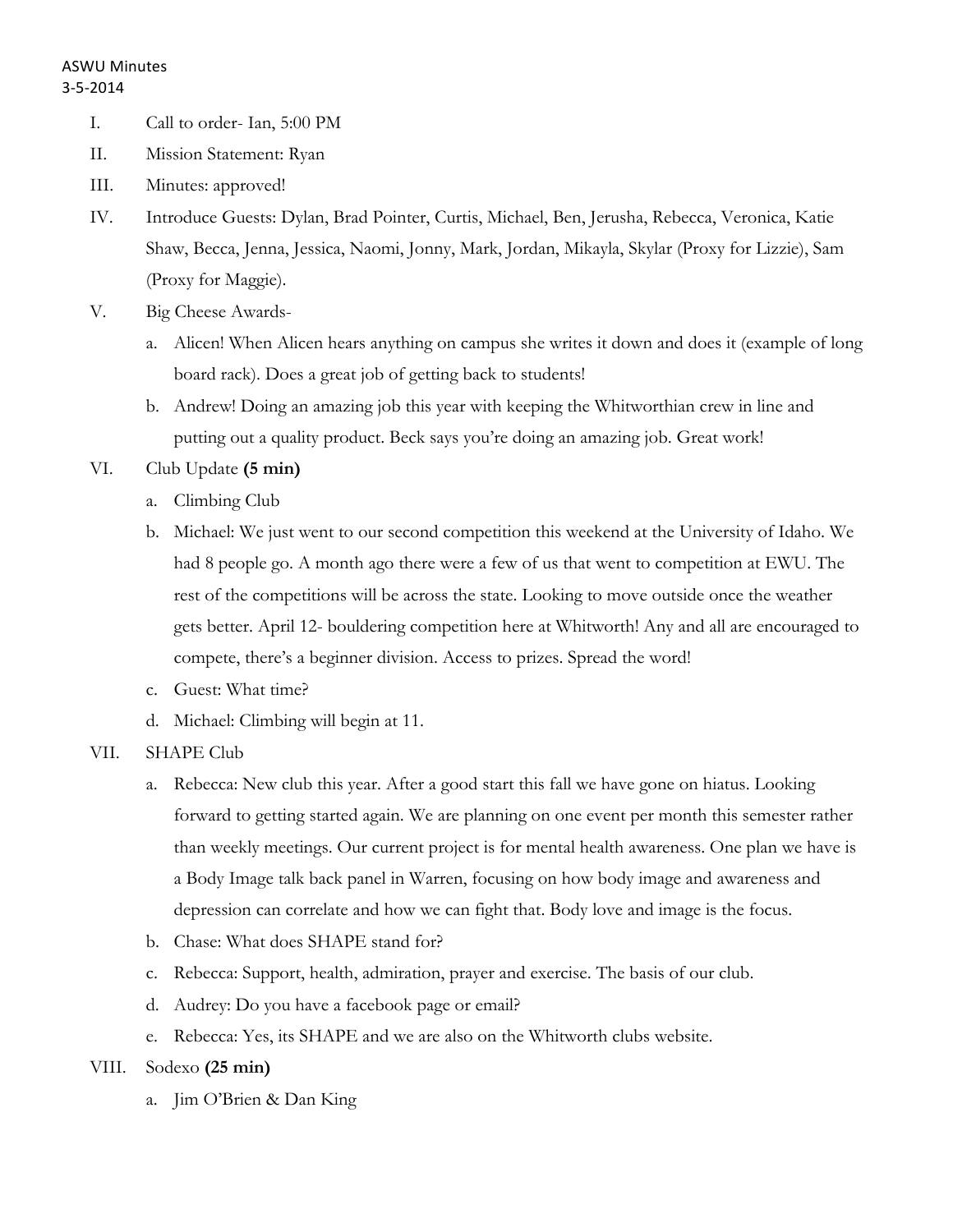- b. Jim: We have had a good year. Jamba Juice has been doing very well, and things should heat up more when the weather gets nicer. Introduced swipe plus program, and they went over very well. We started rotisserie roasted chicken and pork, tried to have a pancake night but the fire alarms went off. That will be coming up with grills and toppings and possible a pancake contest. We have the global chef here, and there's a catered event tomorrow. He is from the Netherlands, in charge of the Sodexo programs in the Netherlands. I invite all of you to come to lunch in the Crows Nest tomorrow to experience Dutch food. He will also cook for all students on Friday.
- c. Dan: Friday will be a party theme. He wants to play music from a famous Netherlands DJ.
- d. Jim: Sodexo is celebrating its  $50<sup>th</sup>$  year on campus in April. We will have music, food and milkshakes with different foods from the 60's, discounted items, and tell people what Saga means. The company started with a name of an Indian village and shortened it to just Saga. They were bought out many years ago, but people still call it Saga here. We're trying to do some equipment switching in the new area. The Asian station can get tiring, trying to add in a Mongolian grill concept with different ingredients and sauces, maybe switch the grill with another piece of equipment. Another thing we're missing out on is the "right out of the oven" concept. We put rolls and other things out at meals, but we want to time things better so these foods are warm. The dream would be having a hot roll out of the oven to eat. We will experiment in the Spring and implement in the fall.
- e. We want to use the area where Loretta cooks omelets more during lunch and dinner. Display cooking, etc. Dan wants to do an outdoors BBQ people can buy for flex dollars. We're trying to find a way to have food at the sporting events that don't attract a lot of people. Looking at whether we could contract/purchase a mobile cart to go to the different places for sporting events. Assessing the Simple Servings program, right now it's avoiding all 8 allergens. The menu can get boring so we are revisiting that. We have a problem with meal hours. We have continuous dining. Because the building is tax exempt, it's supposed to be open to the public more than it is now. We're looking at either the HUB being open 24 hours or some other options. People can't come into the dining room that don't have a meal card too many hours a day, so they want to expand the number of hours they can do that. It's a violation of the taxexempt rule. We're trying to figure out what those hours can be.
- f. We will also have a bracket situation to figure out what Whitworth's favorite candy bar is. Snickers vs. Reese's Pieces.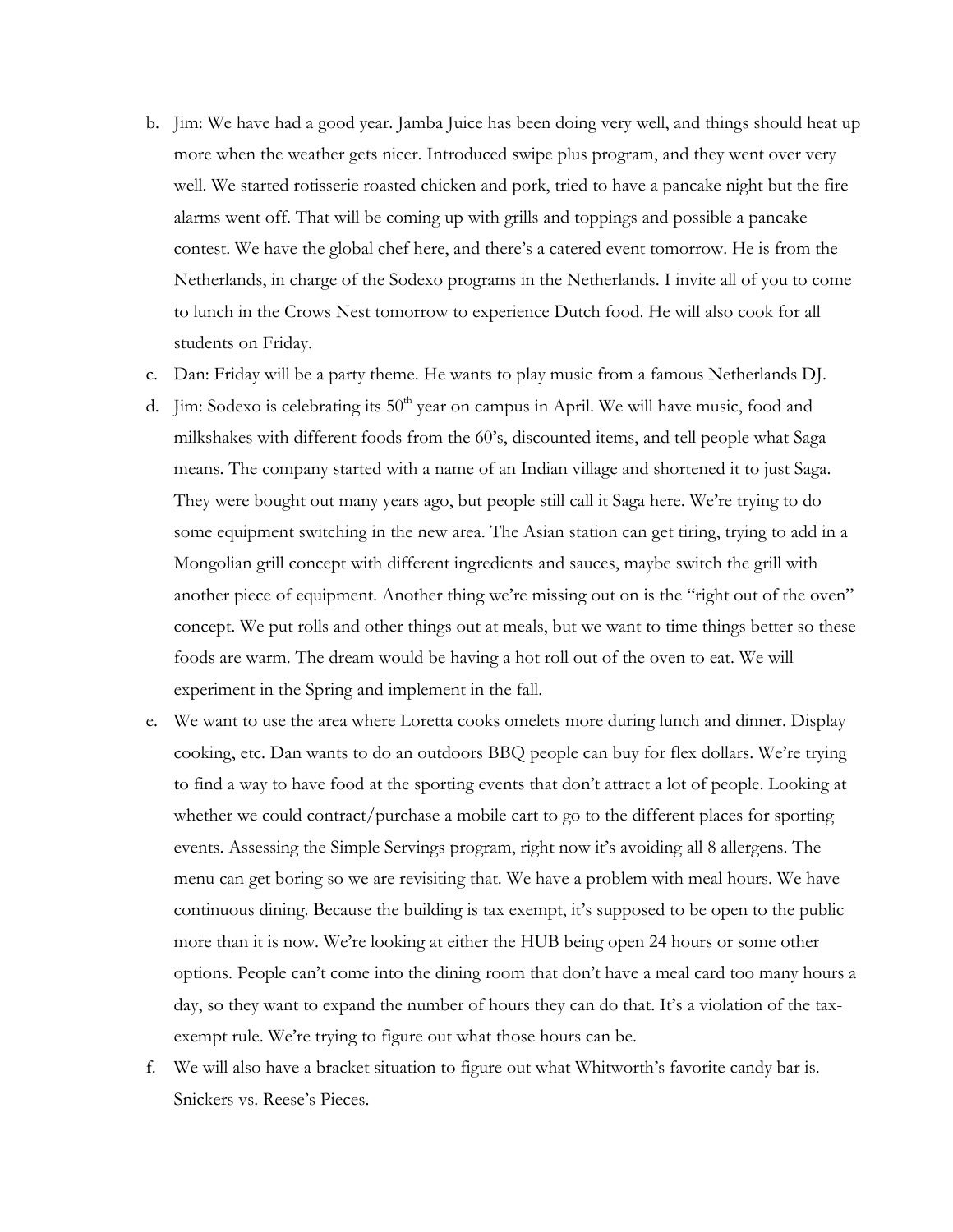- g. Raleigh: When you decide what the candy bar is, what will happen?
- h. Jim: We will give everyone that candy bar.
- i. Chase: Is there an official title for this?
- j. Jim: Right now it's Whitworth's Favorite Candy Bar Project.
- k. Chase: Munch Madness?
- l. Rebecca: You guys are great and I appreciate the hard work that you do and your ideas.
- m. Danielle: Has there been talk about seating in Sodexo because I know there are certain times where it's super packed. Is there a way to get more seating?
- n. Jim: With things not being put back together properly, there are a lot of chairs sitting down stairs we haven't paid attention to. There are more chairs available we just need to add them in.
- o. Dan: Seems like we have room for more tables too but we will look into that.
- p. Chase: There's been talk about wanting a light above the booths in the main area?
- q. Jim: We might put in a lamp on the tables.
- r. Kevin: Thank you for getting Dr. Pepper!
- s. Lauren: A lot of residents are concerned about a lack of spinach.
- t. Dan: On the salad bar? I don't see why we couldn't make that a permanent thing.
- u. Erika: Some people have expressed desire for more consistent options for vegans/vegetarians.
- v. Jim: Ask them to send in specific suggestions for that, I agree we could be better there but we want people to like what we put out.
- w. Curtis: You often have meals in the back for allergy, is there a possibility for that for vegan students?
- x. Jim: That's definitely a possibility. Part of the problem is that we were preparing many meals in the back when we didn't have Simple Servings. Vegan options can be popular with the regular crowd too.
- y. Guest: Why were the paper plates taken from Late Night?
- z. Jim: Sustainability and saving money. People were wasting paper. We ran into the problem of people climbing on the rafters and jumping so we moved Late Night to the other side. We started with paper but when we moved we went back to dishes.
- aa. Dan: If you want a paper plate they have them at the cashier stand.
- bb. Josh: Someone made a comment about being charged extra for takeout if you grab a paper plate.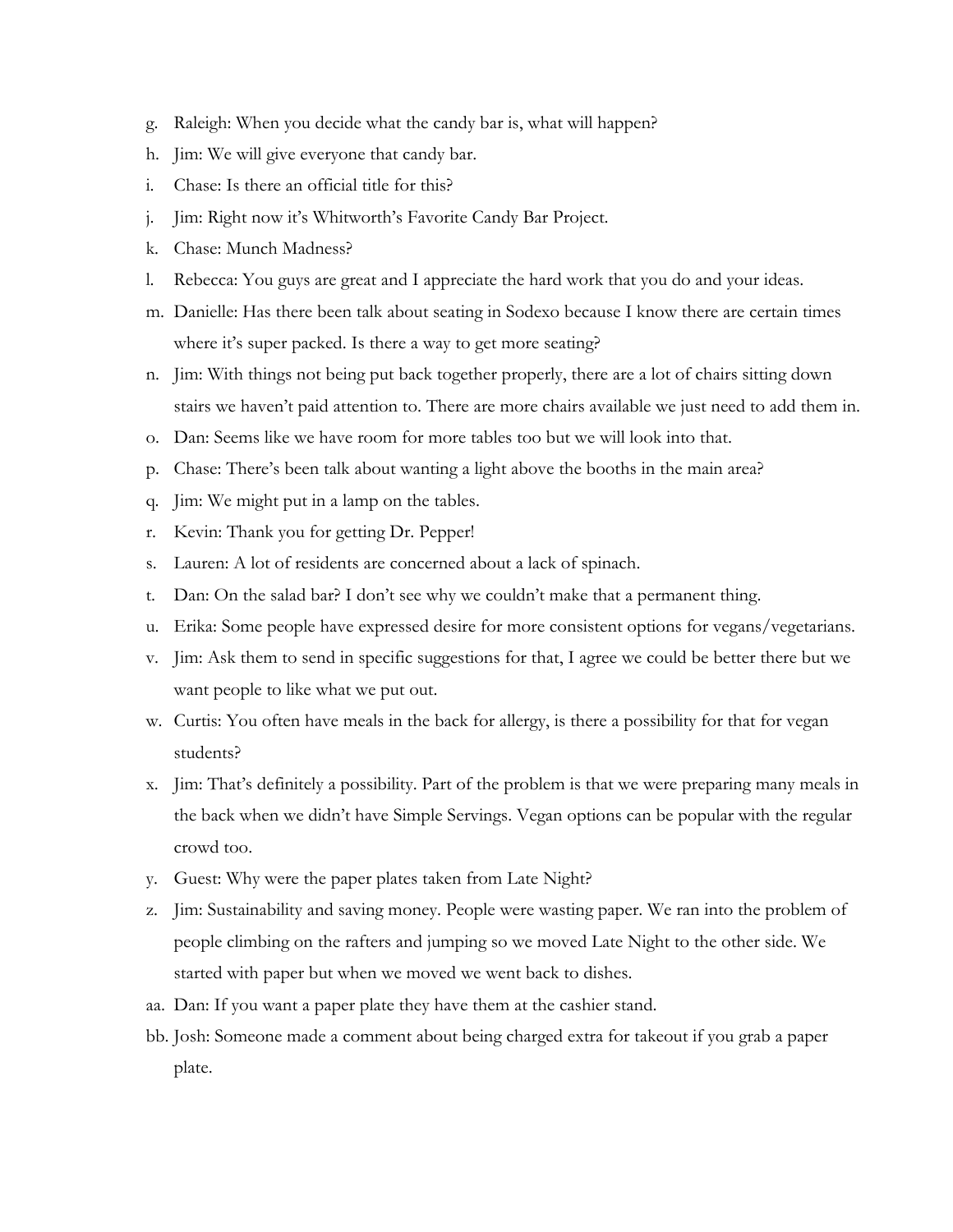- cc. Jim: They shouldn't be doing that. We don't want people on a regular basis having lunch and also taking something to go and it costs extra to provide take out boxes/plates, but the retail operations are what is set up for to-go.
- dd. Raleigh: Thank you for the donations to the Gala Royale.
- ee. Erika: I heard a request for French Dip Friday to be every Friday consistently.
- ff. Rebecca: Is there a way to extend café hours to be open on weekend nights?
- gg. Jim: We could visit it again, it's difficult because the HUB seems very dead on those times, but we will revisit that.
- hh. Ian: I know you're trying to get off campus students to buy more meal plans, is that true?
- ii. Jim: Yes that's true. As the campus tries to go to a flat enrollment, any more students that can participate and support the base cost will help the situation. We have added some possible discounts for theme house members, etc.
- jj. Ian: Do you want more student input on ideas?
- kk. Rebecca: Maybe extended hours on the weekends. Offer more sandwich options too.
- ll. Andriana: Be able to post your hours so off campus students don't come to campus and find that it's closed. They might be more likely to come if the hours are clearly posted.

mm. Dan: They should be posted on the website.

- nn. Jim: I think where we fall down there is faculty development day, Spring Break, etc. As things wind down we wind down, but we will communicate better.
- oo. Matt: The signage has gotten really good with what food is where.

pp. Erika: I've also heard another request to have Reese's Puffs more often.

- IX. Justin Botejue **(5 min)**
	- a. Stewart Lounge Renovation Survey Results
	- b. Justin: A lot of students had complaints about the renovations in Stewart. Approximately \$100,000 was invested in Stewart Hall alone, of the 47% of students who did the survey only 9% of the students approved of it. I compiled some direct quotes from the anonymous survey, basically the main good thing was the water bottle filler. The couches are little sectionals and it turns out they were \$1,000 a piece and they are not very comfortable. The whiteboards are being used. They added metal grates in the hall lounges; it takes away from the openness. When I came back you could pull them out, but they've fixed that. The survey was not meant to criticize, but to give Student Life feedback for when they do future renovations in other dorms. There was minimal student involvement in the planning process. One of the most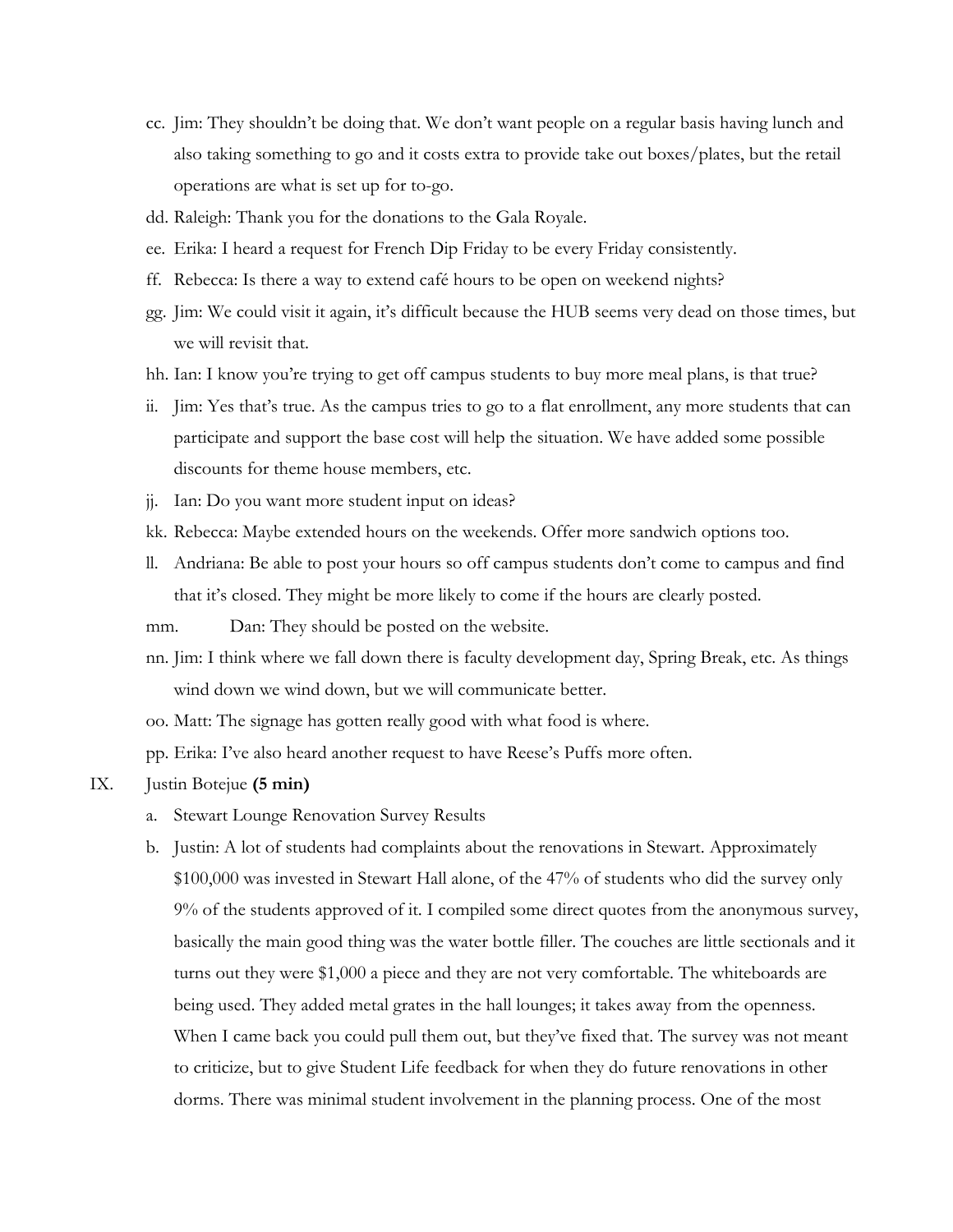common themes was it doesn't feel like home anymore. There's a lot of signage in Stewart with academic sounding quotes that don't apply to StewVille. Some complaints were about having the Whitworth motto in our main lounge and how that doesn't reflect StewVille as an overall community. They moved the TV to right over the chimney and it seems to have been broken so there's the possibility I might have to requisition for a new TV. I want to keep this survey short and concise because I will be forming these comments into a proposal. It seems like they see good things in me as a senator!

- c. Andriana: With the home feeling, do you think it was because they left one way and came back another way?
- d. Justin: Students that have spoken to me say that it doesn't feel like home because they didn't have any input.
- e. Andriana: Maybe next year's freshmen will feel differently.
- f. Raleigh: Where are you taking this next?
- g. Justin: I will compile the feedback and send it to Alan Jacob with recommendations on student involvement and input on what the changes should be.
- h. Jo: It might be interesting to do the survey again next fall.
- X. Million Meals Updates **(5 min)**
	- a. Ashley**:** Yesterday met with someone from Colbert Pres. Communicated how we want him and his church to get involved. He was interested, and we know that he will get involved with that. I also got an email about another small group type situation. She will be talking to her small group and will get back to me.
	- b. Justin**:** Monday night meeting with Missions committee of Whit Pres.
	- c. Emily**:** Met with Darren, Amber, Molly, and Veronica and worked logistics out, realized that Audrey was doing volunteer and logistics, so I'm the chair for logistics now. We have a lot of things to do on our list!
	- d. Ian**:** At that meeting we did a walkthrough of the fieldhouse, figured out how many forklifts and dumpsters we will need, etc. It's nice to have a checklist of things to do and which committee will do them. Graves will be packed for registration.
	- e. Veronica**:** Campus engagement- thank you senators for sending in references. 11 people are dorm reps so far. We're having a meeting with them tonight. We are pushing the dorm fundraising competition next week, dorm reps will head up their dorm making posters about how many funds their dorm has raised. These will be put in Lied Square, 10:30 pm on Monday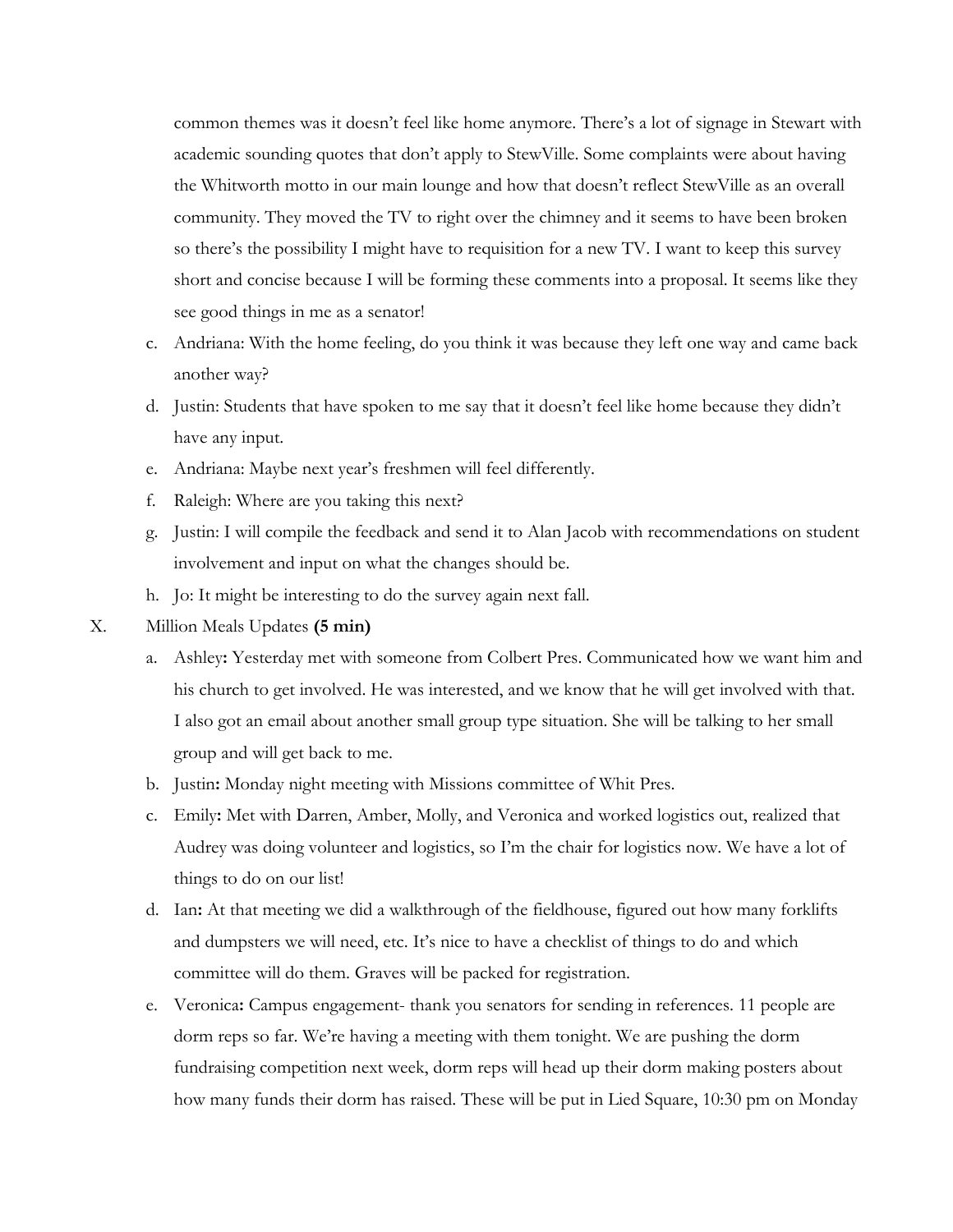is the deadline. We sent an email to the RD's to see if we can have prime times for that in the dorms. Next Wednesday the 12<sup>th</sup> there's a hunger documentary 7pm in MPR.

- f. Ian**:** Senators, maybe put the movie trailer on your facebook pages.
- g. Andriana**:** There are only 15 people on the firstgiving account, make sure you know how to do it and make your own account before telling people to do it.
- h. Ian**:** Also, Justin has wanted to work on churches solely. That's his goal for the next couple months. Rebecca and Lizzie want to focus on schools, connecting with Spokane and Mead Public Schools. Ryan and myself will be going to businesses and making fundraising opportunities or donations or volunteers.

### XI. Reports & Vibes **(20 min)**

- a. Andriana: This Saturday March 8 is international women's day. Whitworth is teaming up with EWU and WSU to put on a women's day. Workshops, lectures, etc. 9:30-12:30. Talk about the status of women in Egypt, also a hula workshop etc. Riverpoint campus at the academic center. April 1<sup>st</sup> at 7pm in the HUB ABC Liberty in North Korea will be presenting in connection with the Asian American Club.
- b. Ashton: I will be showing the film Chasing Ice on March 10, free for all students. It's a film by a National Geographic photographer, time lapse of receding glaciers. Senators- tonight I'm going to send a picture of the poster for it for the newsletters.
- c. Samantha: pass
- d. Emily**:** Green With Envy dance is March 15 from 8-11pm in the HUB expansion. There will be mocktails, \$1 entry fee that goes towards Million Meals.
- e. Danielle**:** Pass
- f. Alicen**:** Constituency report- several comments and questions.
- g. Ashley**:** Pass
- h. Chase: Pass
- i. Phil: Pass
- j. Faith: Pass
- k. Cody: Girls basketball team will be in Walla Walla, but the rally bus got cancelled because there weren't any buses available anywhere.
- l. Rebecca M: It's been a busy week; I'm doing a nomination vote interview for the student speakers at commencement. Senior class gift is figured out, having an opener party for that at McClain's. Getting the names and acts in May.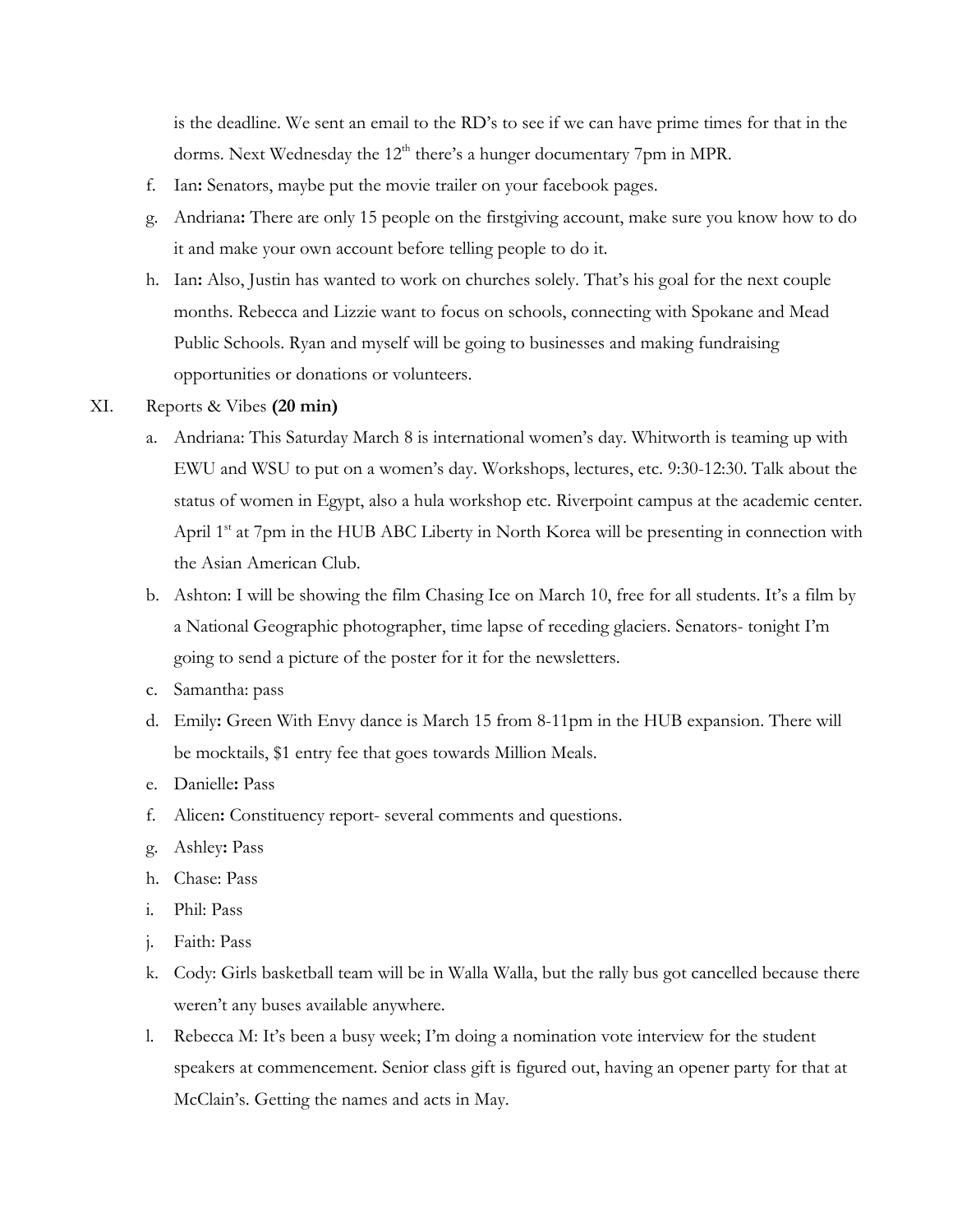- m. Josh: Sodexo is bringing back grape juice. MPR tomorrow at 8:15, unplugged!
- n. Jacob: Posters were illegible so I'm redoing those.
	- i. Rebecca L: We've noticed that the links don't work
	- ii. Jacob: Those are being updated. Occasionally the broadcasting computer shuts itself off so that's being worked on.
	- iii. Erika: I've had a request for Whitworth.fm to be played during lunch instead of the pop music.
	- iv. Jacob: Any time they are interested we are doing broadcasting from Sodexo during lunches. Starting next week.
- o. Bergen: We still have spots open on the Washington coast backpacking trip over spring break.
- p. Andrew: Pass
- q. Jo: I'm working on deadlines, 3 left and turning in 2 of them tomorrow and the last one a few days later.
- r. Kevin: March 16 at 7pm in RTT I'm showing Frozen.
- s. Raleigh: Spent \$60 on mugs for Unplugged tomorrow, 7-8:30 pm. Pirate Idol is April 17, 7- 9pm followed by Dub Club in the HUB. 1<sup>st</sup> place of every unplugged will be taken, and then from second place if there are more spots. Last unplugged is April  $4<sup>th</sup>$  in the chapel. That will be the extravaganza, full tea sets from NW Christian Thrift.
- t. Skyler: Pass
- u. Ryan: Pass
- v. Erika: High interest in people wanting to be senator next year. Currently in Ballard the broiler is gone because it's extremely hot. I asked Matthew to get it fixed. Tomorrow, we are having fire safety prime time.
- w. Tyler: The track team has its first meet this weekend. Intramurals is going smoothly, tonight I have our championship basketball team playing Gonzaga. With intramural soccer, I had a conflict last night with athletic department with who has the rights to use Graves. Will be all set by Sunday.
- x. Rebecca L: Tomorrow is the theme house information night in the RTT.
- y. Lauren: Boppell has a moat in front of it.
- z. Justin: Prime time with BJ on March 14.
- aa. Sam: Pass.
- XII. FVP **(10 min)**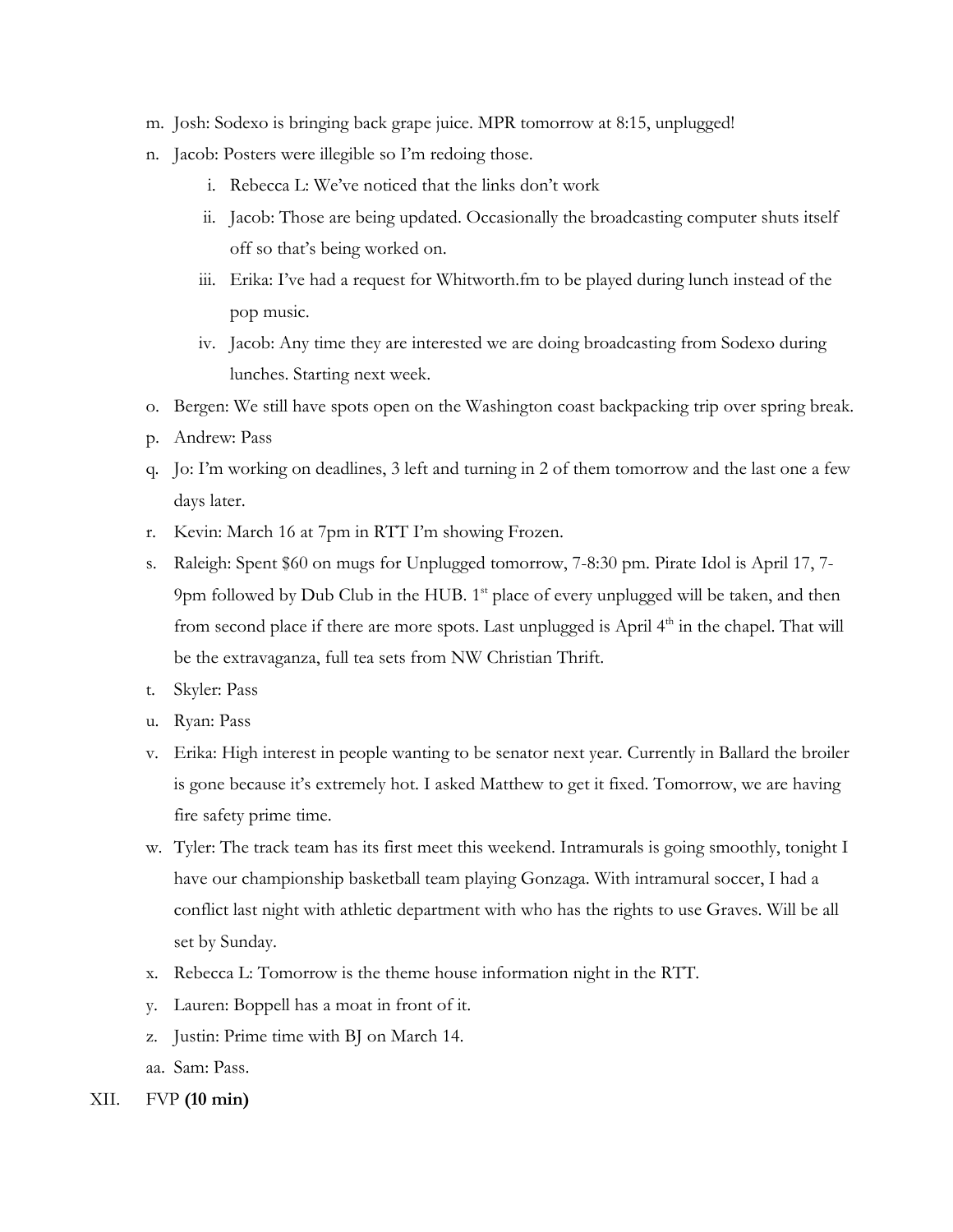- a. Requisition Andriana & Ashton conference
- b. Ashton: We want to go to a conference in Salt Lake City. April 3-5. The Family of Many the Power of One. LGBTQA conference. The purpose of us going is after the survey results and personal experience, we have found that there is a lot of work that needs to be done on campus. Plane ticket price- \$471 now but everything else is the same. Purpose of sending two of us is that there are so many different sessions; it would be impossible for only one person to go.
- c. Andriana: We are both juniors, these are issues we both want to face head-on next year. Though we may not be in our same positions next year we will be able to take extensive notes on the conference and give them to who is in our positions next year.
- d. Audrey: Have you looked into other organizations that could provide funds?
- e. Andriana: IFC and Larry Burnley don't have any money they'd like to give to this.
- f. Erika: Have you asked the GSA club?
- g. Andriana: They had to requisition for their own week. I am the MAC as far as funds go; they don't have their own money. My budget is running out right now, MAC is making money in Springfest to give to community service, but they might keep some. As of now there aren't any other options.
- h. Sam Director: It seems like this would just be something where they present a bunch of papers.
- i. Andriana: This is a workshop conference. We would be going to sessions; we would choose workshops that can address some of Whitworth's problems. How we can be a more inclusive university to help us as programmers and coordinators.
- j. Sam: So it's not information you could get in a paper?
- k. Ashton: No, it would be teaching you how to be a leader in today's society and how that relates to LGBTQA.
- l. Andriana: People who have worked their whole lives on these subjects would be teaching our workshops.
- m. Katie; I think this sounds cool. Looking at power differentials from our discussion earlier in the year, this is something that speaks directly to that.
- n. Jacob: Does this conference have relevance to sustainability?
- o. Ashton: No it doesn't relate to my position, it would be for personal interest. I know I have an interest in this.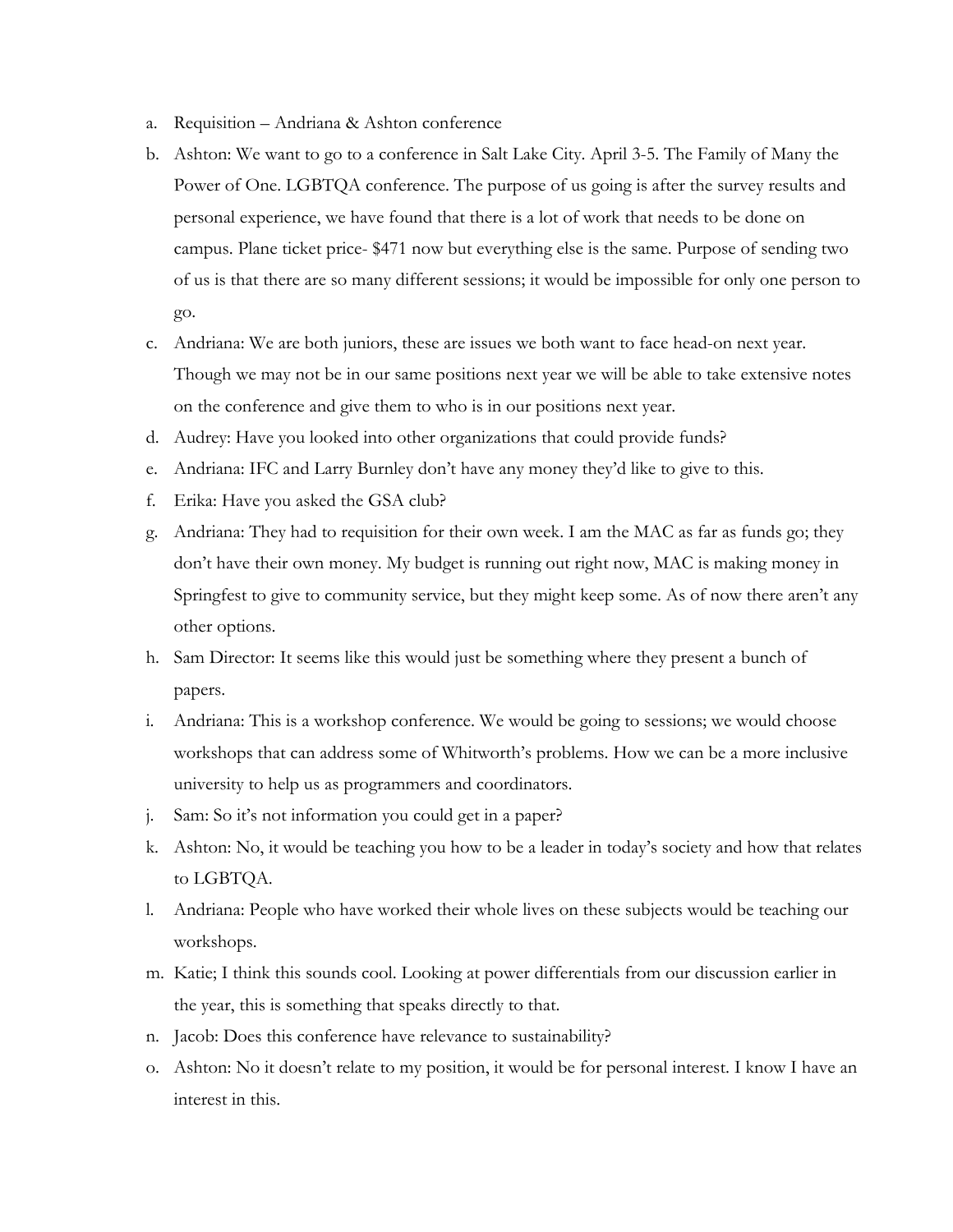- p. Andriana: Ashton is one of the applicants for my position for next year so she will be in leadership next year and can affect campus in her own way.
- q. Rebecca: Will you distribute your notes?
- r. Andriana: After the conference we will present our findings about what everyone can benefit from, and to people interested in learning more.
- s. Dayna: You can say we are asking for this money with the plan to present our findings. (Ashton and Andriana step out)
- t. Matt: I talked to Linda, said we are looking at an increase in unallocated from 8,000 to 11,000. Finance committee looked at this. This is an issue that should be addressed; the only concern is that the conference is in April with not much programming left. There's the idea that next year's leaders could attend instead.
- u. Rebecca: The issue at hand is important. It would be good to learn how to better act and deal with micro-aggressive behavior.
- v. Raleigh: If these girls are not part of leadership next year will it be a loss or will we still gain from the knowledge? Will they be able to work outside of leadership?
- w. Ian: As coordinators it's our responsibility to pair with groups and clubs, should they not be in leadership next year this is something to partner with and what they learn can help program next year.
- x. Cody: What would it look like to bring someone from this conference to our school instead of sending people there?
- y. Dayna: We should do that too. This is the most comprehensive conference on this subject right now. We divide and conquer at NACA.
- z. Bergen: How reasonable is the idea that we send next year's cultural events coordinator to the conference?
- aa. Matt: They will be hired by that point, but we have to buy the ticket in someone's name and we aren't sure that they can go yet.
- bb. Dayna: Plane tickets were cheaper when they first wrote the requisition and they're getting more expensive so we need to buy as soon as possible.
- cc. Lauren: I'm all for this.
- dd. Jonny: I think this would be a great opportunity. It would be a huge benefit for ASWU as a whole.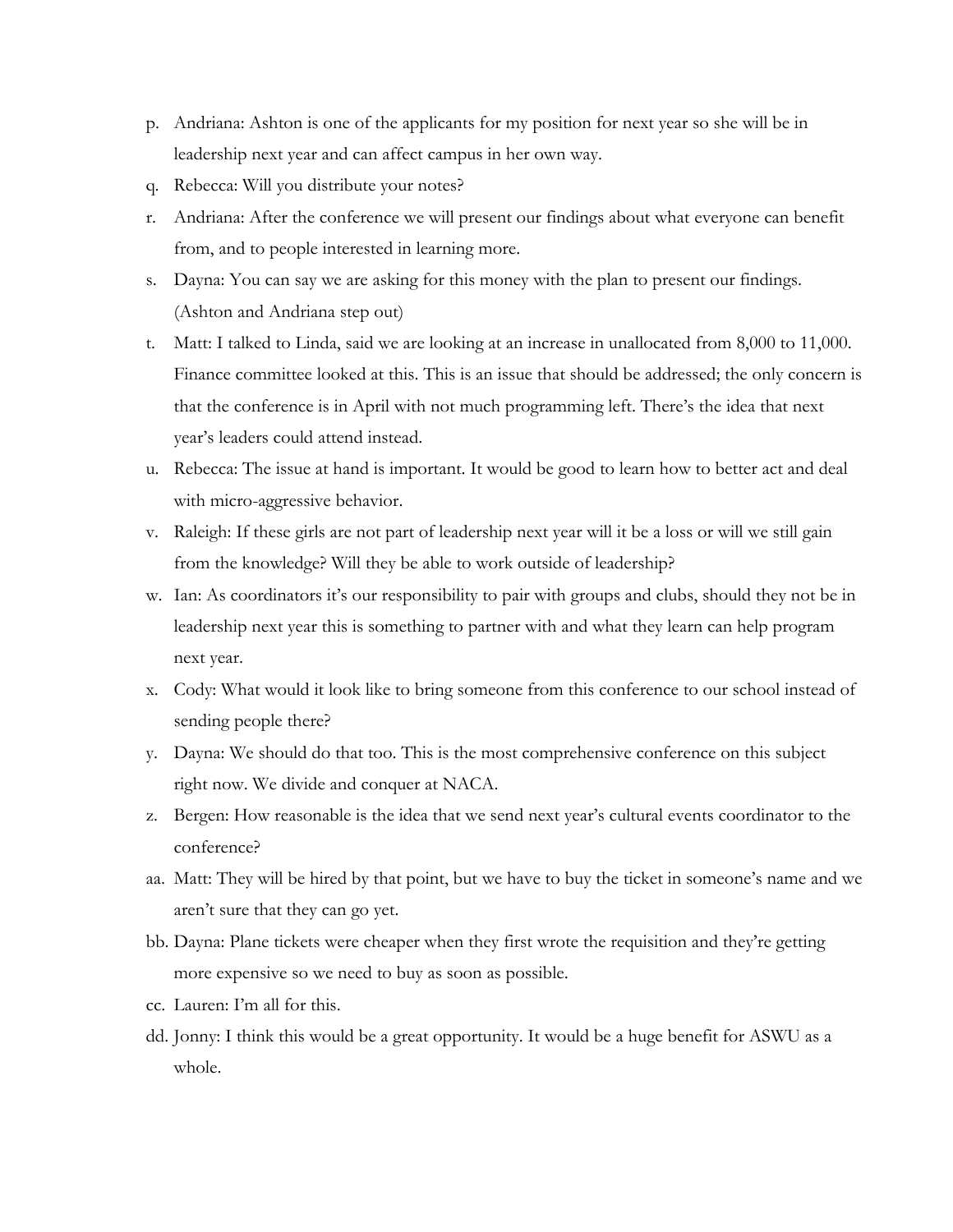- ee. Raleigh: I wouldn't mind spending \$200 more from unallocated if we were able to send the future Cultural Events Coordinator too. I think it would be huge for next year.
- ff. Justin: I have a lot of faith in them for this. Motion to approve this requisition with the stipulation that they present and sending the future cultural events coordinator.
- gg. Matt: Probably looking about \$2,000
- hh. Dayna: Bring it up in budget committee. Ticket prices will be more expensive.
- ii. Matt**:** If we pass these two we can do another requisition later.
- jj. Lauren: Second to pass the requisition.
- kk. Matt: 3 opposed, requisition passed because of simple majority.

#### XIII. **Brad Pointer- Outdoor Rec requisition**

- a. There's something magical about bikes. I was involved in the mountain biking club at my university and found a renewed passion for it. I have a goal of bringing more students out on bike trips. We have spring break trips. We have 6 mountain bikes in Outdoor Rec right now, hoping to find the closet mountain bikers at Whitworth and have people come and bring their own bikes. There's currently a shortage of students who have signed up that have their own bikes. I can give the 6 we have to the first 6 people who sign up, and encourage people to rent them when we get there (much more expensive), but that is not ideal. I would love to buy 3 additional bikes. We have enough helmets for the 9 riders. The 6 we have were purchased about a year ago and these new ones would be \$379 each, which is a good price point. We are interested in cultivating a community of mountain bikers. It will take sharing and spreading of that passion; these bikes are a long-term investment to get people out on their own or during Outdoor Rec trips.
- b. Ian: With the bikes we have, have they been rented a lot this past year?
- c. Brad: Not a lot. It will be an ongoing process to educate the student body of what we have to rent. Getting a stand in the lobby or the UREC or the HUB to say "Rent Me", etc. We are hoping that as we take people on trips we can educate them of what we can teach them.
- d. Brad: The Moab trip is full and overflowing. I know people aren't too scared of biking, just a matter of the weather. Hoping that later in the spring there will be more interest.
- e. Raleigh: What's the shelf life of these bikes?
- f. Brad: 7-8 years.
- g. Rebecca: We're getting 3 new bikes? Does that cover the rest who don't have bikes?
- h. Brad: It seems so for this trip, yes. (Brad step out)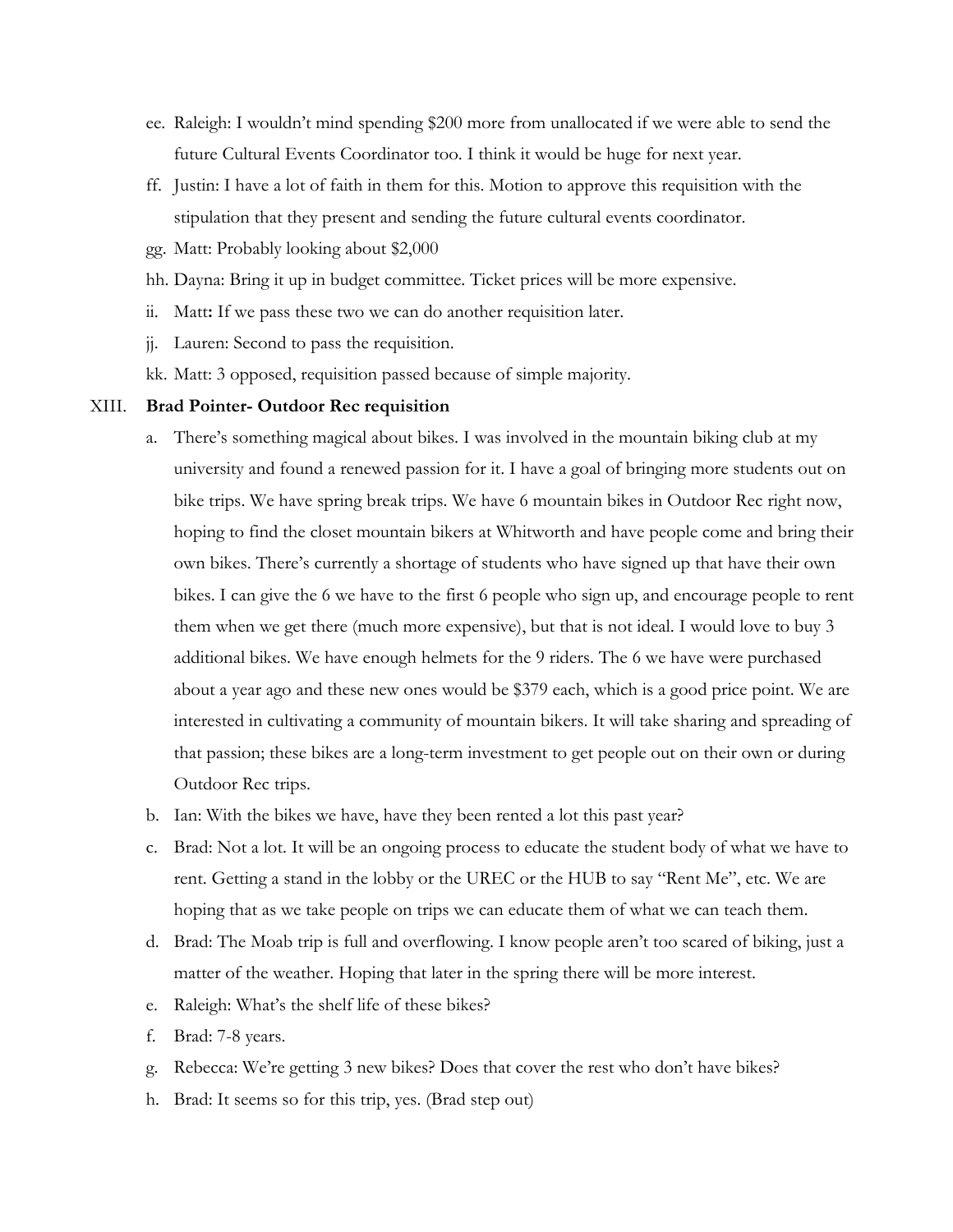- i. Kevin: If passed I would love to see more programming with the bikes.
- j. Bergen: We have a trip planned on October 11.
- k. Guest: Realistically even if people rent it 3 times a year it will pay for itself.
- l. Raleigh: Is there a list available of things to rent? (Yes, on the website and the facebook page)
- m. Rebecca M: It looks like he's done some good research to find a good deal.
- n. Ian: I think we have the funds and interest to do this. The only concern is that the bikes we have aren't used as much. My worry is that are we just buying these bikes for a one-time trip. If the program is growing still I think it's a great idea.
- o. Dayna: Add that into the requisition, once a month program that uses the bikes in the future.
- p. Justin: Motion to approve the requisition with the stipulation that there needs to be more programming. (Second)
- q. Matt: 3 opposed, requisition passed with the mentioned stipulation.

## XIV. EVP **(1 min)**

- a. Announcements
- b. Matt: Million Meals fundraising, about \$85,000 raised so far. Does not include the athletic event. Working on getting more information.
- c. Audrey: We have a rep meeting tonight. Also a request to pick up our trash after each meeting. I think it would be great in celebration of Sodexo being here 50 years, having each dorm do a big thank you card for Sodexo. Think of creative things to do! Cat Tarvin, president of Restoring Hope club. She is doing awesome things with mental health awareness week!

# XV. President **(10 min)**

- a. Freshmen Residence Hall Positions
	- i. Ian: Freshmen residence hall positions are open to current freshmen this spring to be sophomore senators the next year. If they are not filled they will be open to freshmen the following fall. We heard both sides and the vote was 17-11. Chase and Justin, make an email to send to your RD's for the dorm saying these positions are open to you. There's an election information night on March 10 at 9:30pm in the chambers. Explain your position more if you want, that is now open to current freshmen. More information at the front desk or online for applications.
	- ii. Lauren: Only open for current freshmen? Could roommates of RA's run if they are sophomores right now?
	- iii. Ian: Yes, it's open to any resident currently living in the dorm.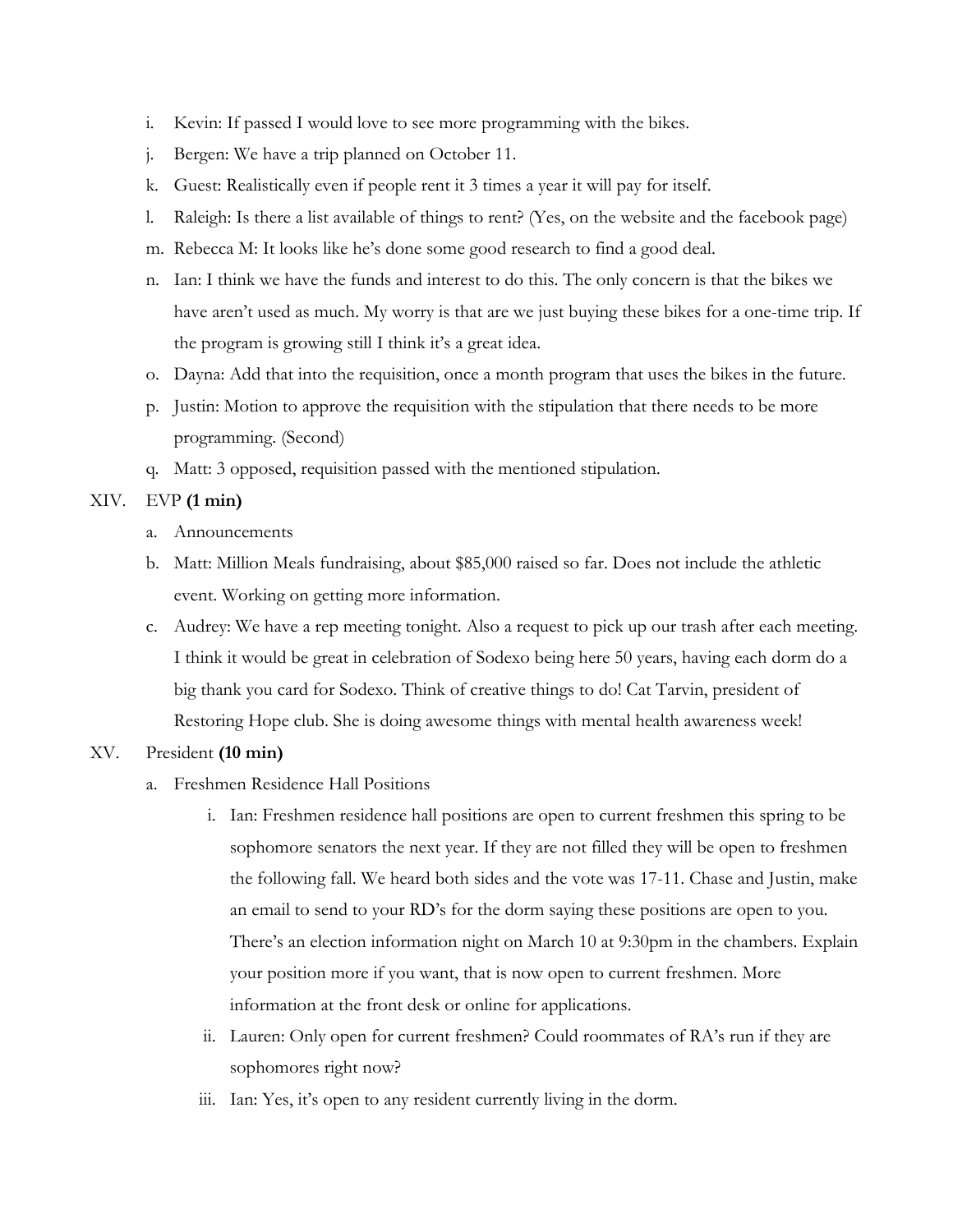- b. Budgetary Constituency Reports
	- i. Ian: If you could turn that information in to Samantha tonight to get names and comments/questions/concerns to her. Please get it to her soon. Common questions or trends from the reports?
	- ii. Ryan: A lot of people said the cutting the student-printing budget would really hurt students (science and psych majors, and Core 150 people).
	- iii. Lauren: Someone wondered if we could have separate printing budgets for different majors?
	- iv. Raleigh: Idea behind this is not to cripple students but to encourage professors to get on that no-paper train. Electronic copies, etc.
	- v. Emily: That is hard to do with science. Also people asked if printing budgets could roll over each semester.
	- vi. Rebecca: Someone said she sees that the CRC is used as a scapegoat and they knew it would be hard to keep from the beginning. Save money by not watering the sidewalk, etc. I went around to the theme houses, and some people suggested that it should be mandatory for some majors to go to the CRC to keep it at capacity and functioning.
	- vii. Ian: They are also having problems getting professors to go down for whole semesters.
	- viii. Andrew: For the publications thing, ASWU is completely separate from that. That's for mailing list, magazines, etc.
	- ix. Alicen: Lots of people said we should partner with other schools for Costa Rica. Also offer different programs there. Some requested an info-graphic of the budget breakdown.
	- x. Raleigh: Session A of the Costa Rica summer project is still going on, economics and accounting. Programming- not so much the program in the CRC, it's finding a professor to go for a whole semester. We are partnering with schools for session A, George Fox and Wheaton students are going as well.
	- xi. Audrey: There's a task force for the CRC to help figure out what is going on. Email Donna Pierce or Danny Parker, or any of us execs with questions and comments. Know that if you want to say your concerns, keep in contact with them.
	- xii. Josh: There's a lot of info on a website that Danny made about the CRC.